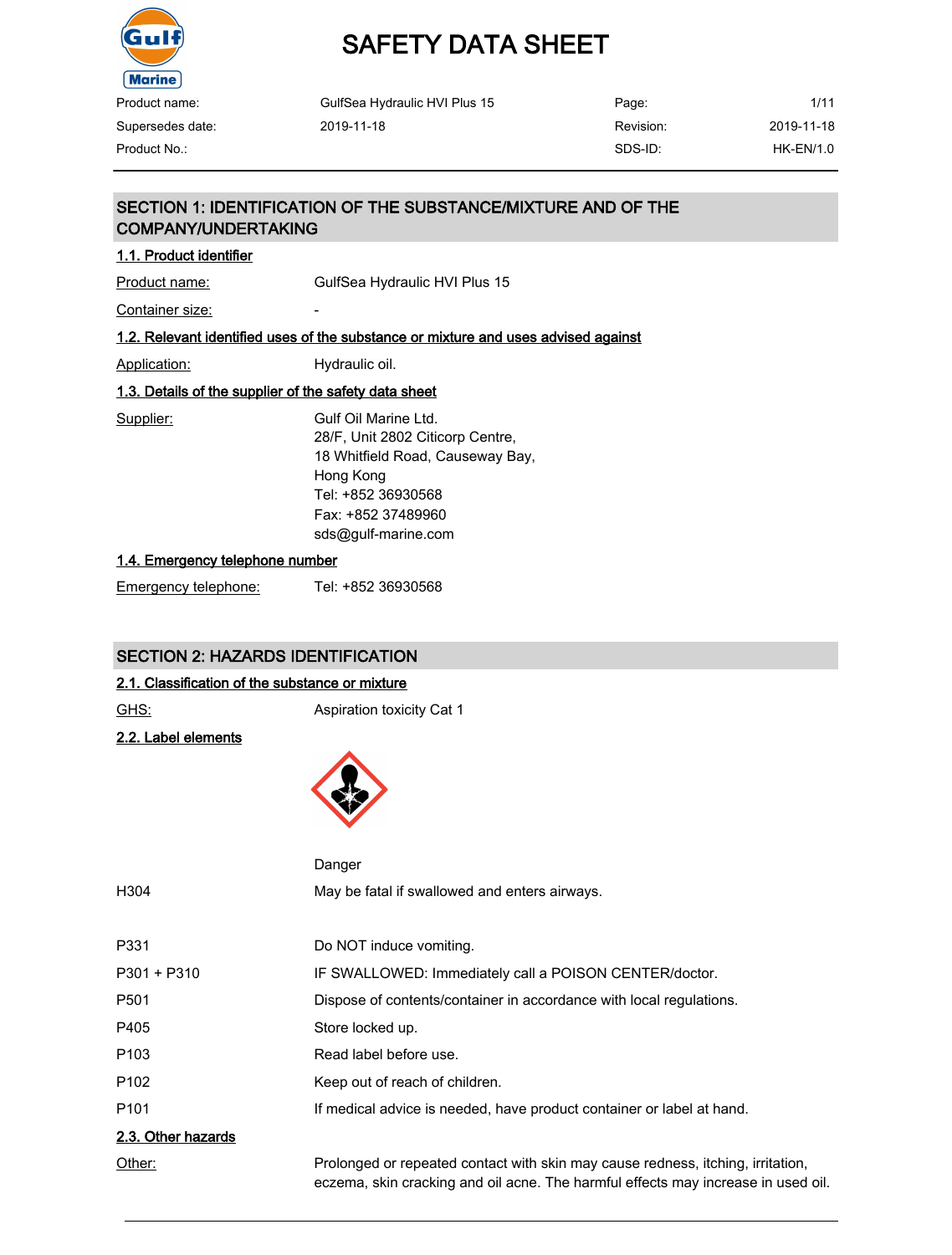

| Product name:    | GulfSea Hydraulic HVI Plus 15 | Page:     | 2/11        |
|------------------|-------------------------------|-----------|-------------|
| Supersedes date: | 2019-11-18                    | Revision: | 2019-11-18  |
| Product No.:     |                               | SDS-ID:   | $HK-EN/1.0$ |

# SECTION 3: COMPOSITION/INFORMATION ON INGREDIENTS

#### 3.2. Mixtures

Only classified substances above threshold limits or substances with an exposure limit are shown.

| ۰,<br>× | I<br>M.<br>۰. |
|---------|---------------|
|---------|---------------|

| $\frac{9}{6}$ : | CAS-No.:   | EC No.:   | REACH Reg.<br><u>No:</u> | Chemical name:                                                                       | Hazard classification:                                                | Notes: |
|-----------------|------------|-----------|--------------------------|--------------------------------------------------------------------------------------|-----------------------------------------------------------------------|--------|
| 50-75           | 64742-53-6 | 265-156-6 | $\overline{a}$           | Distillates (petroleum),<br>hydrotreated light naphthenic;<br>Baseoil-unspecified    | Asp. Tox. 1, H304                                                     |        |
| 25-50           | 64742-56-9 | 265-159-2 | $\overline{a}$           | Distillates (petroleum),<br>solvent-dewaxed light<br>paraffinic; Baseoil-unspecified | Asp. Tox. 1, H304                                                     |        |
| $1 - 3$         | 64742-65-0 | 265-169-7 |                          | Distillates (petroleum),<br>solvent-dewaxed heavy<br>paraffinic; Baseoil-unspecified |                                                                       | L      |
| < 0.2           | 128-39-2   | 204-884-0 | $\overline{a}$           | 2,6-Di-tert-butylphenol                                                              | Skin Irrit. 2;H315<br>Aquatic Acute 1; H400<br>Aquatic Chronic 1;H410 |        |
| Notes:          |            |           | L: DMSO < $3\%$ (IP 346) |                                                                                      |                                                                       |        |
| Reference:      |            |           |                          | The full text for all hazard statements is displayed in section 16.                  |                                                                       |        |

## SECTION 4: FIRST AID MEASURES

#### 4.1. Description of first aid measures

| Inhalation:       | Move into fresh air and keep at rest. In case of persistent throat irritation or<br>coughing: Seek medical attention and bring these instructions.                                                                                                                                                                                                                                                         |
|-------------------|------------------------------------------------------------------------------------------------------------------------------------------------------------------------------------------------------------------------------------------------------------------------------------------------------------------------------------------------------------------------------------------------------------|
| Skin contact:     | Remove contaminated clothing. Wash skin thoroughly with soap and water. Get<br>medical attention if any discomfort continues.                                                                                                                                                                                                                                                                              |
| Eve contact:      | Immediately flush with plenty of water for up to 15 minutes. Remove any contact<br>lenses and open eyelids widely. If irritation persists: Seek medical attention and<br>bring along these instructions.                                                                                                                                                                                                   |
| Ingestion:        | DO NOT induce vomiting. Get medical attention immediately. If vomiting occurs,<br>keep head low so that stomach content doesn't get into the lungs. Aspiration<br>hazard. Droplets of the product aspirated into the lungs through ingestion or<br>vomiting may cause a serious chemical pneumonia. Rinse mouth with water. If<br>unconcious: Loosen tight fitting clothes and place in recovery position. |
|                   | 4.2. Most important symptoms and effects, both acute and delayed                                                                                                                                                                                                                                                                                                                                           |
| Symptoms/effects: | Be aware that symptoms of lung oedema (shortness of breath) may develop up<br>to 24 hours after exposure. Defatting, drying and cracking of skin.                                                                                                                                                                                                                                                          |

### 4.3. Indication of any immediate medical attention and special treatment needed

Medical attention/treatments: Treat symptomatically. If there is any suspicion of aspiration into the lungs either directly or as a result of vomiting, obtain medical advice.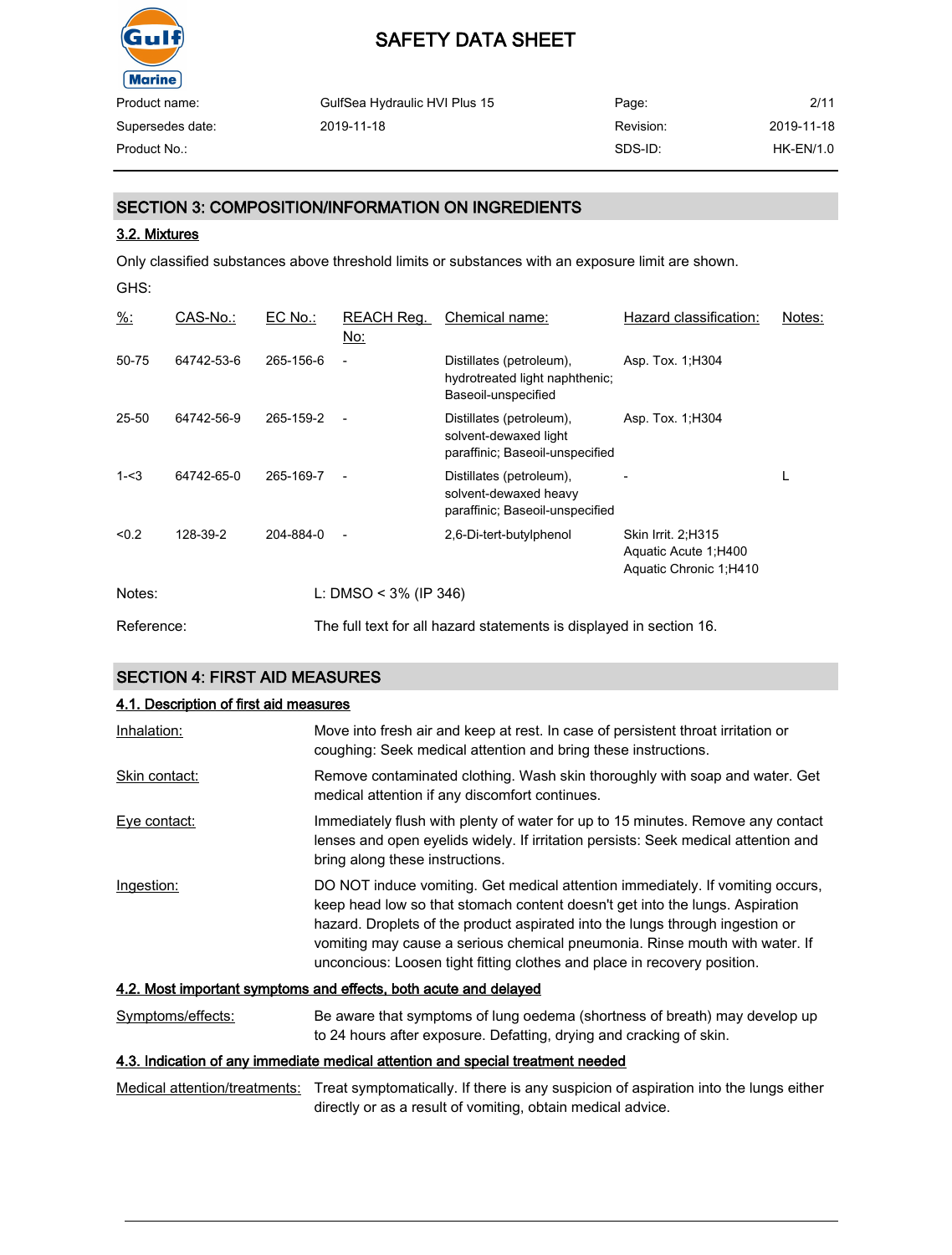

| Product name:    | GulfSea Hydraulic HVI Plus 15 | Page:     | 3/11       |
|------------------|-------------------------------|-----------|------------|
| Supersedes date: | 2019-11-18                    | Revision: | 2019-11-18 |
| Product No.:     |                               | SDS-ID:   | HK-EN/1.0  |

# SECTION 5: FIREFIGHTING MEASURES

# 5.1. Extinguishing media

| Extinguishing media:                                       | Extinguish with foam, carbon dioxide, dry powder or water fog. Cool containers<br>exposed to heat with water spray and remove container, if no risk is involved. |  |
|------------------------------------------------------------|------------------------------------------------------------------------------------------------------------------------------------------------------------------|--|
|                                                            | Do not use water jet as an extinguisher, as this will spread the fire.                                                                                           |  |
| 5.2. Special hazards arising from the substance or mixture |                                                                                                                                                                  |  |
| Specific hazards:                                          | When heated and in case of fire, harmful vapours/gases may be formed. Fire in<br>closed areas should only be extinguished by trained personnel.                  |  |
| 5.3. Advice for firefighters                               |                                                                                                                                                                  |  |
| Protective equipment for fire-<br>fighters:                | Evacuate personnel from immediate vicinity. Wear self-contained breathing<br>apparatus and full personal protection.                                             |  |

# SECTION 6: ACCIDENTAL RELEASE MEASURES

#### 6.1. Personal precautions, protective equipment and emergency procedures

| Personal precautions:                                     | If leakage cannot be stopped, evacuate area. Mark the spillage. Avoid inhalation<br>of oil mist and contact with skin and eyes. Keep public away from danger area. In<br>case of spills, beware of slippery floors and surfaces. |
|-----------------------------------------------------------|----------------------------------------------------------------------------------------------------------------------------------------------------------------------------------------------------------------------------------|
| Protective equipment:                                     | Put on protective equipment before entering danger area.                                                                                                                                                                         |
| 6.2. Environmental precautions                            |                                                                                                                                                                                                                                  |
| Environmental<br>precautions:                             | Prevent spillage entering a watercourse or sewer, contaminating soil or<br>vegetation. If this is not possible notify police and appropriate authorities<br>immediately.                                                         |
| 6.3. Methods and material for containment and cleaning up |                                                                                                                                                                                                                                  |
| Methods for cleaning up:                                  | Stop leak if possible without risk. Soak up with inert absorbent material.<br>Large Spillages: Stop leak if possible without risk. Dam and absorb spillages with<br>sand, earth or other non-combustible material.               |
| C 4 Deference to other cootions                           |                                                                                                                                                                                                                                  |

#### 6.4. Reference to other sections

Reference: For personal protection, see section 8. For waste disposal, see section 13.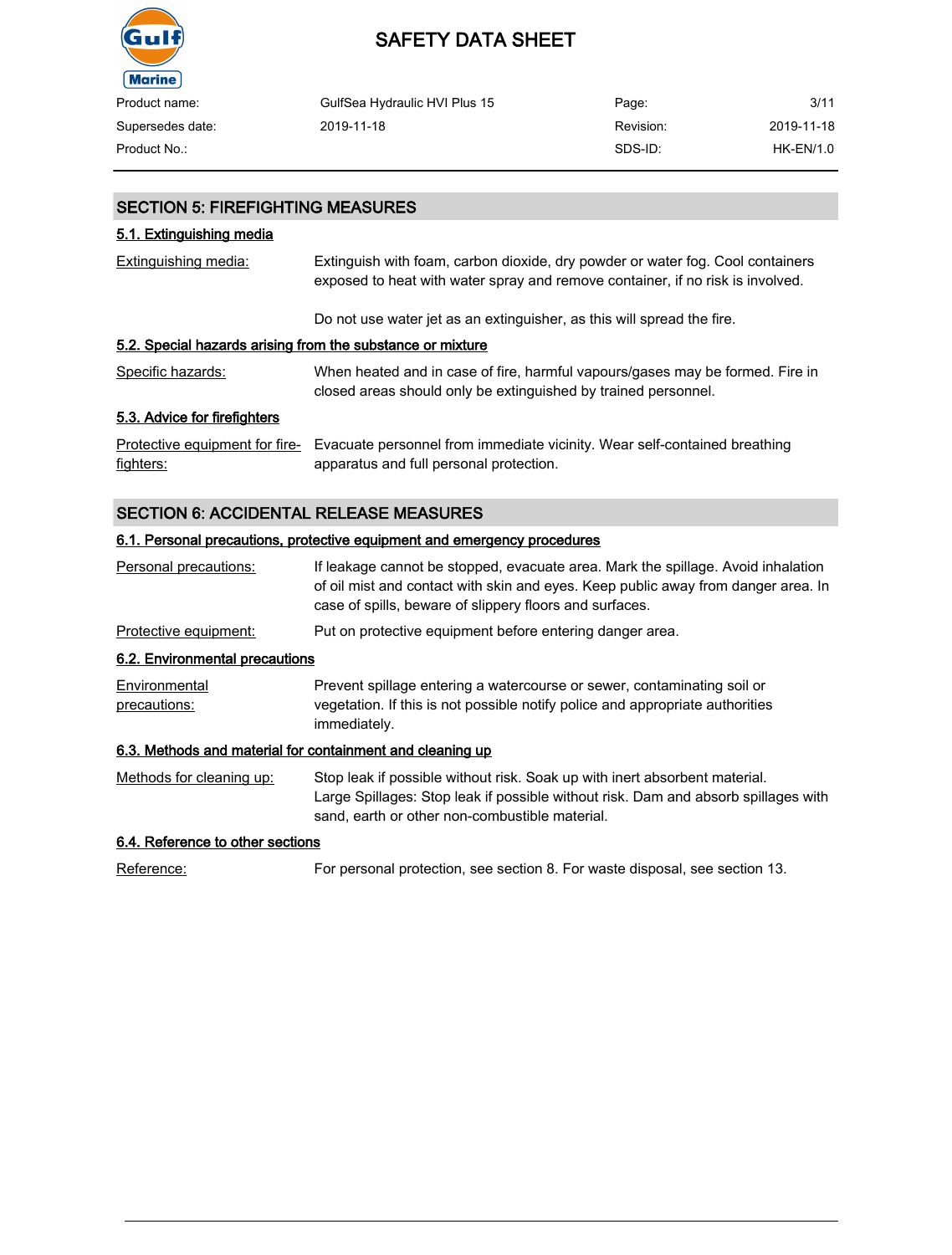

# SAFETY DATA SHEET

| Product name:    | GulfSea Hydraulic HVI Plus 15 | Page:     | 4/11        |
|------------------|-------------------------------|-----------|-------------|
| Supersedes date: | 2019-11-18                    | Revision: | 2019-11-18  |
| Product No.:     |                               | SDS-ID:   | $HK-EN/1.0$ |

# SECTION 7: HANDLING AND STORAGE

# 7.1. Precautions for safe handling

| Safe handling advice:                   | Observe good chemical hygiene practices. Avoid inhalation of oil mist and<br>contact with skin and eyes. Avoid prolonged and repeated contact with oil,<br>particularly used oil. Wash hands before breaks and before smoking, eating or<br>drinking.                                                          |
|-----------------------------------------|----------------------------------------------------------------------------------------------------------------------------------------------------------------------------------------------------------------------------------------------------------------------------------------------------------------|
| Technical measures:                     | Use work methods which minimise oil mist production. Do not smoke or use open<br>fire or other sources of ignition.                                                                                                                                                                                            |
| Technical precautions:                  | When working with heated oil, mechanical ventilation may be required.                                                                                                                                                                                                                                          |
|                                         | 7.2. Conditions for safe storage, including any incompatibilities                                                                                                                                                                                                                                              |
| Technical measures for safe<br>storage: | Store in tightly closed original container in a well-ventilated place. Containers,<br>which are opened, must be carefully resealed and kept upright to prevent<br>leakage. Ensure that the container is undamaged and has a proper label. Use<br>appropriate containment to avoid environmental contamination. |
| Storage conditions:                     | Store in tightly closed original container in a well-ventilated place. Protect from<br>heat and direct sunlight.                                                                                                                                                                                               |
| 7.3. Specific end use(s)                |                                                                                                                                                                                                                                                                                                                |
| Specific use(s):                        | Lubricant.                                                                                                                                                                                                                                                                                                     |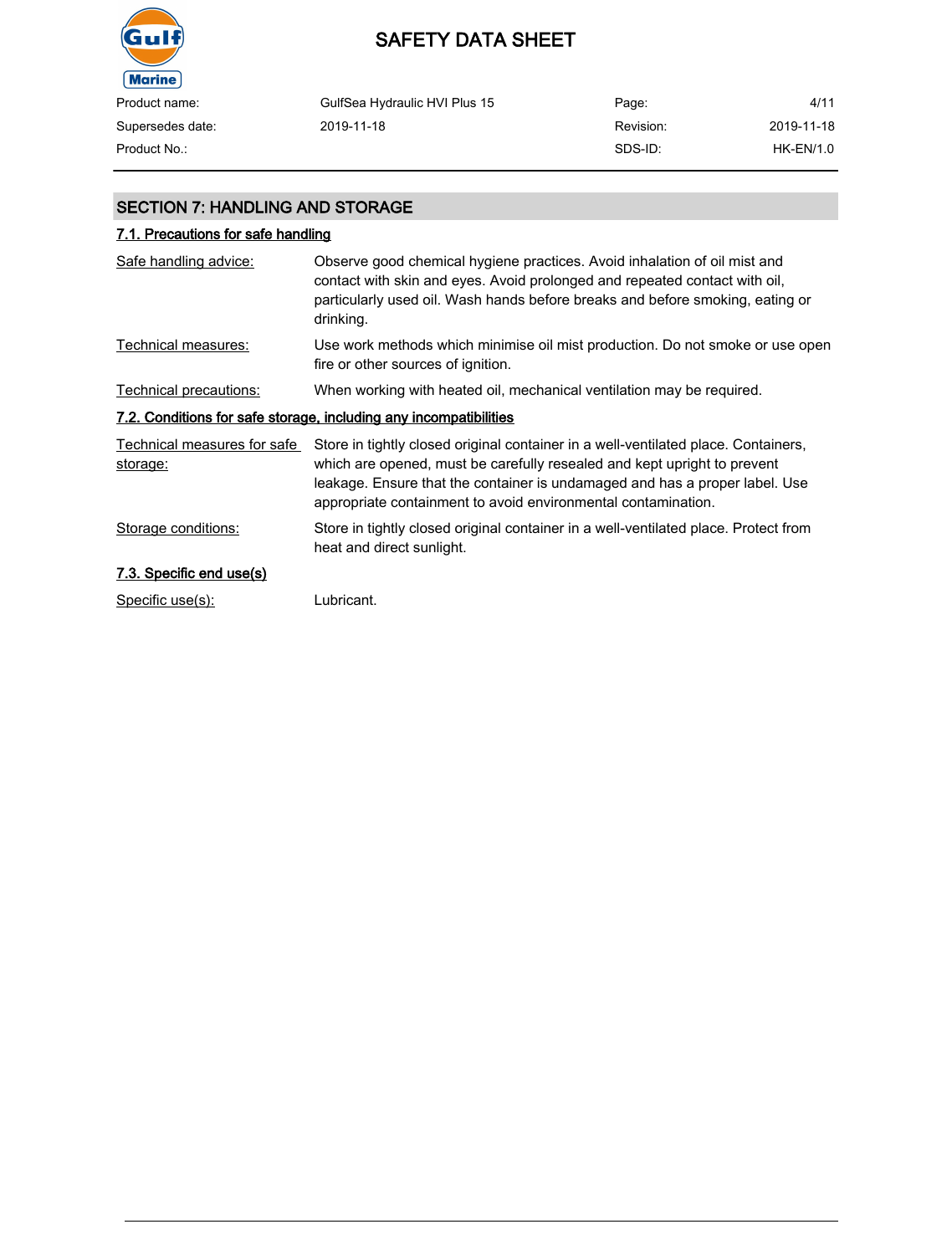

| GulfSea Hydraulic HVI Plus 15 | Page:     | 5/11             |
|-------------------------------|-----------|------------------|
| 2019-11-18                    | Revision: | 2019-11-18       |
|                               | SDS-ID:   | <b>HK-EN/1.0</b> |
|                               |           |                  |

# SECTION 8: EXPOSURE CONTROLS/PERSONAL PROTECTION

# 8.1. Control parameters

Occupational exposure limits:

| CAS-No.:   | Chemical name:     | <u>As:</u>                                   | Exposure limits:   | Type:               | Notes:                   | References: |
|------------|--------------------|----------------------------------------------|--------------------|---------------------|--------------------------|-------------|
| -          | Oil mist, -mineral | $\overline{\phantom{0}}$                     | $5 \,$ mg/m $3 \,$ | PEL (Long<br>Term)  |                          |             |
|            |                    | $\overline{\phantom{a}}$                     | $10 \text{ mg/m}$  | PEL (Short<br>Term) | $\overline{\phantom{a}}$ |             |
| DNEL/PNEC: |                    | DNEL: Not available.<br>PNEC: Not available. |                    |                     |                          |             |

#### 8.2. Exposure controls

| Engineering measures:  | Provide adequate ventilation. Observe Occupational Exposure Limits and<br>minimize the risk of inhalation of vapours and oil mist.                                                                                                                                                                                                                            |
|------------------------|---------------------------------------------------------------------------------------------------------------------------------------------------------------------------------------------------------------------------------------------------------------------------------------------------------------------------------------------------------------|
| Respiratory equipment: | In case of inadequate ventilation use suitable respirator. Use respiratory<br>equipment with gas filter, type A1. If the product is heated under manual<br>handling, use suitable mask with filter A1P2 or A2P2.                                                                                                                                              |
| Hand protection:       | Nitrile gloves are recommended. If signs of wear and tear are noticed then the<br>gloves should be replaced. The most suitable glove must be chosen in<br>collaboration with the gloves supplier, who can inform about the breakthrough<br>time of the glove material.                                                                                        |
| Eye protection:        | Wear approved, tight fitting safety glasses where splashing is probable.                                                                                                                                                                                                                                                                                      |
| Skin protection:       | Wear appropriate clothing to prevent repeated or prolonged skin contact.                                                                                                                                                                                                                                                                                      |
| Hygiene measures:      | Wash hands after handling. Observe good chemical hygiene practices. Wash<br>contaminated clothing before reuse. When using do not eat, drink or smoke.<br>Always remove oil with soap and water or skin cleaning agent, never use<br>organic solvents. Do not use oil-contaminated clothing or shoes, and do not<br>put rags moistened with oil into pockets. |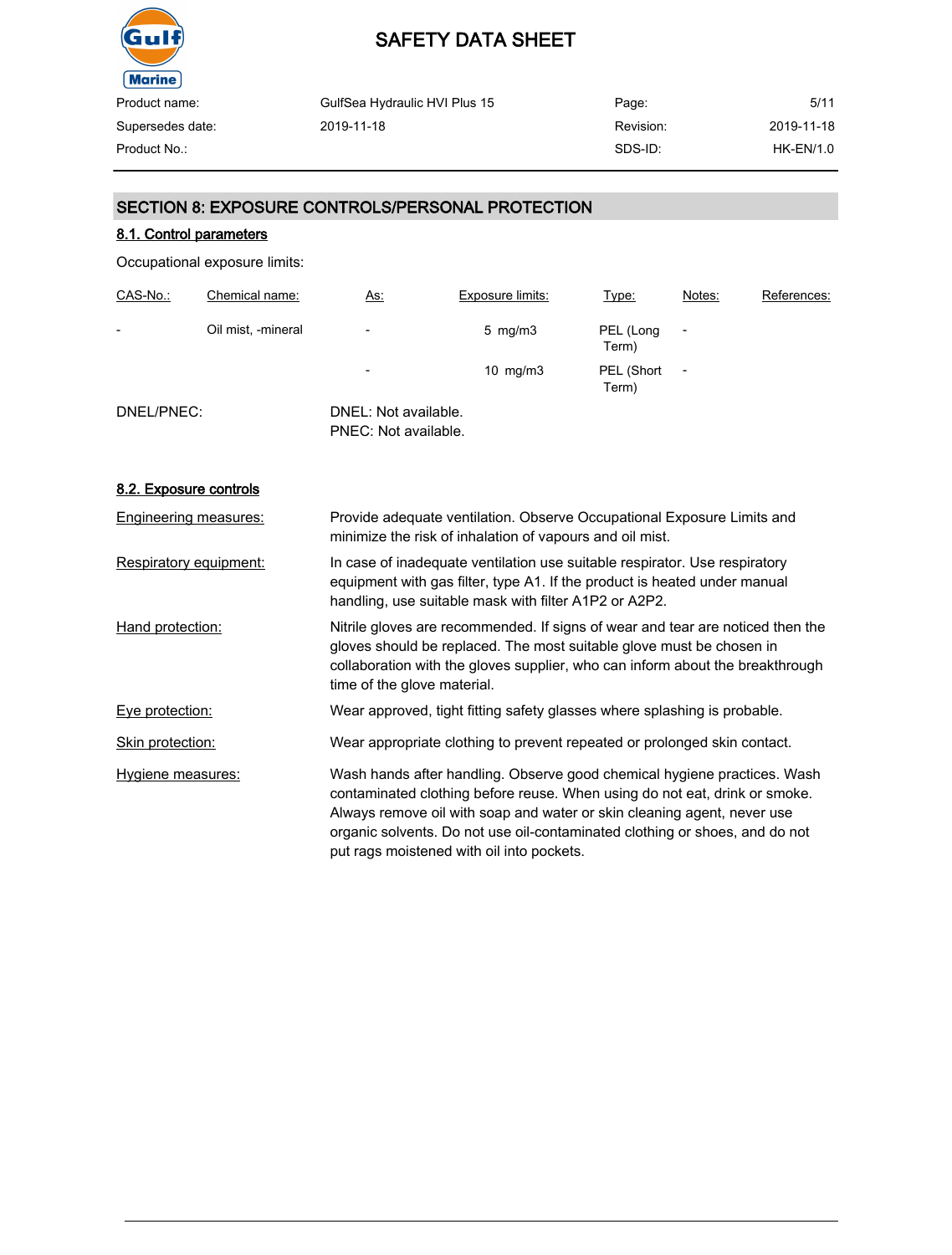

Supersedes date:

# SAFETY DATA SHEET

GulfSea Hydraulic HVI Plus 15 2019-11-18

Page: Revision: SDS-ID: 6/11 2019-11-18 Product No.: HK-EN/1.0

# SECTION 9: PHYSICAL AND CHEMICAL PROPERTIES

# 9.1. Information on basic physical and chemical properties

| Appearance:                                 | Oily liquid                                          |
|---------------------------------------------|------------------------------------------------------|
| Colour:                                     | Clear to yellow.                                     |
| Odour:                                      | Characteristic.                                      |
| Odour threshold:                            | Not available.                                       |
| <u>pH:</u>                                  | Not applicable.                                      |
| Pour point (°C):                            | $-42^{\circ}$ C                                      |
| Boiling point:                              | Not applicable.                                      |
| Flash point:                                | OC (Open cup). 180°C [ASTM D92.]                     |
| Evaporation rate:                           | Not available.                                       |
| Flammability (solid, gas):                  | Not applicable.                                      |
| <b>Explosion limits:</b>                    | Not available.                                       |
| Vapour pressure:                            | <0.01 kPa (20°C)                                     |
| Vapour density:                             | Not available.                                       |
| Relative density:                           | $-0.86$                                              |
| Solubility:                                 | Soluble in: Organic solvents.<br>Insoluble in water. |
| Partition coefficient<br>(n-octanol/water): | Not available.                                       |
| Auto-ignition<br>temperature (°C):          | $>230^{\circ}$ C                                     |
| <b>Decomposition</b><br>temperature (°C):   | $>230^{\circ}$ C                                     |
| Viscosity:                                  | 14.9 mm <sup>2</sup> /s (40°C)                       |
|                                             | 3.88 mm <sup>2</sup> /s (100°C)                      |
| <b>Explosive properties:</b>                | Not applicable.                                      |
| Oxidising properties:                       | Not applicable.                                      |
| 9.2. Other information                      |                                                      |
| Other data:                                 | No additional information.                           |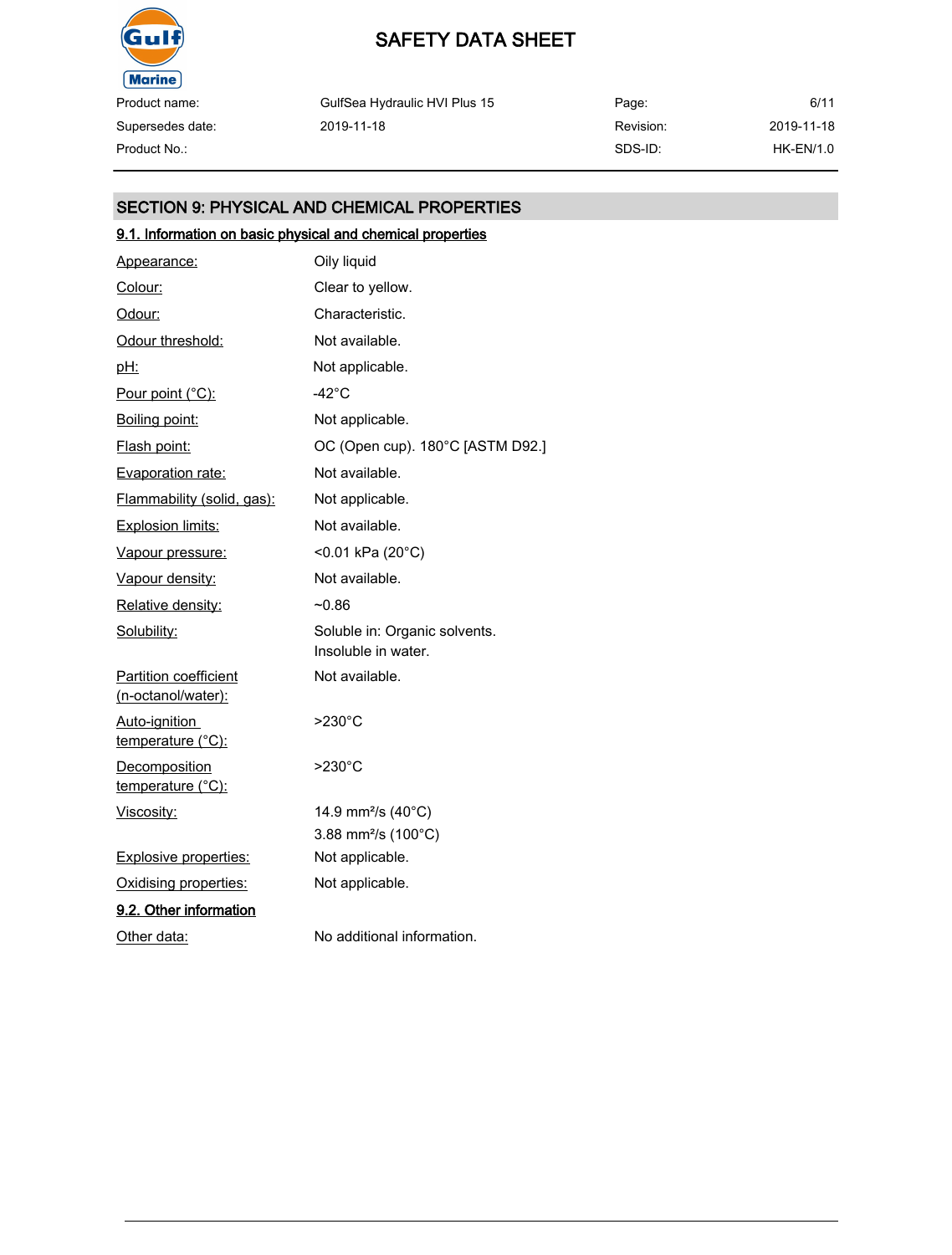

| Product name:    | GulfSea Hydraulic HVI Plus 15 | Page:     | 7/11        |
|------------------|-------------------------------|-----------|-------------|
| Supersedes date: | 2019-11-18                    | Revision: | 2019-11-18  |
| Product No.:     |                               | SDS-ID:   | $HK-EN/1.0$ |

# SECTION 10: STABILITY AND REACTIVITY

# 10.1. Reactivity

Reactivity: Not reactive.

# 10.2. Chemical stability

Stability: Stable under normal temperature conditions.

#### 10.3. Possibility of hazardous reactions

Hazardous reactions: None under normal conditions.

#### 10.4. Conditions to avoid

Conditions/materials to avoid: Heat, sparks, flames.

### 10.5. Incompatible materials

Incompatible materials: Strong oxidizing substances.

#### 10.6. Hazardous decomposition products

Hazardous decomposition products: Hazardous polymerisation will not occur.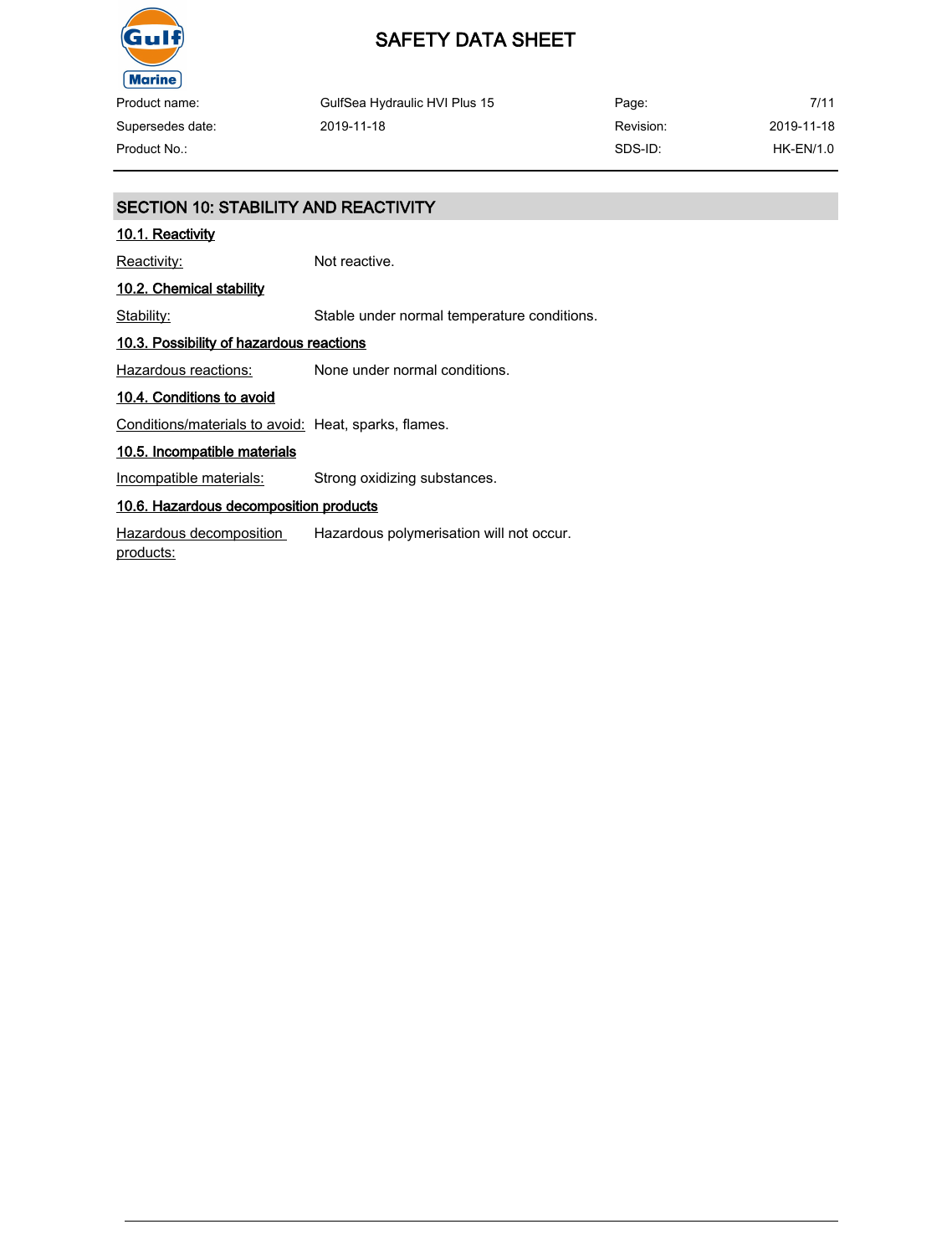

| Product name:    | GulfSea Hydraulic HVI Plus 15 | Page:     | 8/11        |
|------------------|-------------------------------|-----------|-------------|
| Supersedes date: | 2019-11-18                    | Revision: | 2019-11-18  |
| Product No.:     |                               | SDS-ID:   | $HK-EN/1.0$ |

# SECTION 11: TOXICOLOGICAL INFORMATION

| 11.1. Information on toxicological effects |                                                                                                                                                                                                                                                                                                                                                                                                                                                                                                                                                                                                                                                                                                                                                                                                                            |
|--------------------------------------------|----------------------------------------------------------------------------------------------------------------------------------------------------------------------------------------------------------------------------------------------------------------------------------------------------------------------------------------------------------------------------------------------------------------------------------------------------------------------------------------------------------------------------------------------------------------------------------------------------------------------------------------------------------------------------------------------------------------------------------------------------------------------------------------------------------------------------|
| Inhalation:                                | Inhalation of oil mist or vapours formed during heating of the product may irritate<br>the respiratory system and provoke throat irritation and coughing.                                                                                                                                                                                                                                                                                                                                                                                                                                                                                                                                                                                                                                                                  |
| Skin contact:                              | Prolonged or repeated contact with used oil may cause serious skin diseases,<br>such as dermatitis.                                                                                                                                                                                                                                                                                                                                                                                                                                                                                                                                                                                                                                                                                                                        |
| Eye contact:                               | May cause temporary eye irritation.                                                                                                                                                                                                                                                                                                                                                                                                                                                                                                                                                                                                                                                                                                                                                                                        |
| Ingestion:                                 | Low order of acute toxicity, but aspiration following ingestion and vomiting may<br>cause severe and potentially fatal chemical pneumonitis.                                                                                                                                                                                                                                                                                                                                                                                                                                                                                                                                                                                                                                                                               |
| Specific effects:                          | Used oil may contain harmful contaminants.                                                                                                                                                                                                                                                                                                                                                                                                                                                                                                                                                                                                                                                                                                                                                                                 |
| Toxicological data:                        | Acute toxicity:<br>LC50 (inhalation, rat, 4h): 5.53 mg/l: Distillates (petroleum), solvent-dewaxed<br>light paraffinic; Baseoil-unspecified<br>LC50 (inhalation, rat, 4h): 2180 mg/m <sup>3</sup> : Distillates (petroleum), hydrotreated light<br>naphthenic; Baseoil-unspecified<br>LD50 (dermal, rabbit): >5000 mg/kg: Distillates (petroleum), solvent-dewaxed<br>light paraffinic; Baseoil-unspecified<br>LD50 (dermal, rabbit): >10 g/kg: 2,6-Di-tert-butylphenol<br>LD50 (oral, rat): >5000 mg/kg: Distillates (petroleum), solvent-dewaxed light<br>paraffinic; Baseoil-unspecified<br>LD50 (oral, rat): >5000 mg/kg: Distillates (petroleum), hydrotreated light<br>naphthenic; Baseoil-unspecified<br>Skin Corrosion/Irritation:<br>Erythema\eschar score: 0.17, Rabbit, Duration: 72 hours, Observation: 7 days |
|                                            | Oedema score: 0, Rabbit, Duration: 72 hours, Observation: 7 days<br>Iritis score: 0, Rabbit, Duration: 48 hours, Observation: 72 hours<br>Conjunctivitis score: 0.33 Rabbit, Duration: 48 hours, Observation: 72 hours<br>Skin sensitisation: Not a skin sensitiser (guinea pig).                                                                                                                                                                                                                                                                                                                                                                                                                                                                                                                                          |
|                                            | Mutagenicity: Negative.                                                                                                                                                                                                                                                                                                                                                                                                                                                                                                                                                                                                                                                                                                                                                                                                    |
|                                            | Carcinogenicity: Negative.                                                                                                                                                                                                                                                                                                                                                                                                                                                                                                                                                                                                                                                                                                                                                                                                 |
|                                            | Reproductive Toxicity: Negative.                                                                                                                                                                                                                                                                                                                                                                                                                                                                                                                                                                                                                                                                                                                                                                                           |
|                                            | Teratogenicity: Negative.                                                                                                                                                                                                                                                                                                                                                                                                                                                                                                                                                                                                                                                                                                                                                                                                  |
|                                            | STOT - Single exposure:, Not available.                                                                                                                                                                                                                                                                                                                                                                                                                                                                                                                                                                                                                                                                                                                                                                                    |
|                                            | STOT - Repeated exposure:, Not available.                                                                                                                                                                                                                                                                                                                                                                                                                                                                                                                                                                                                                                                                                                                                                                                  |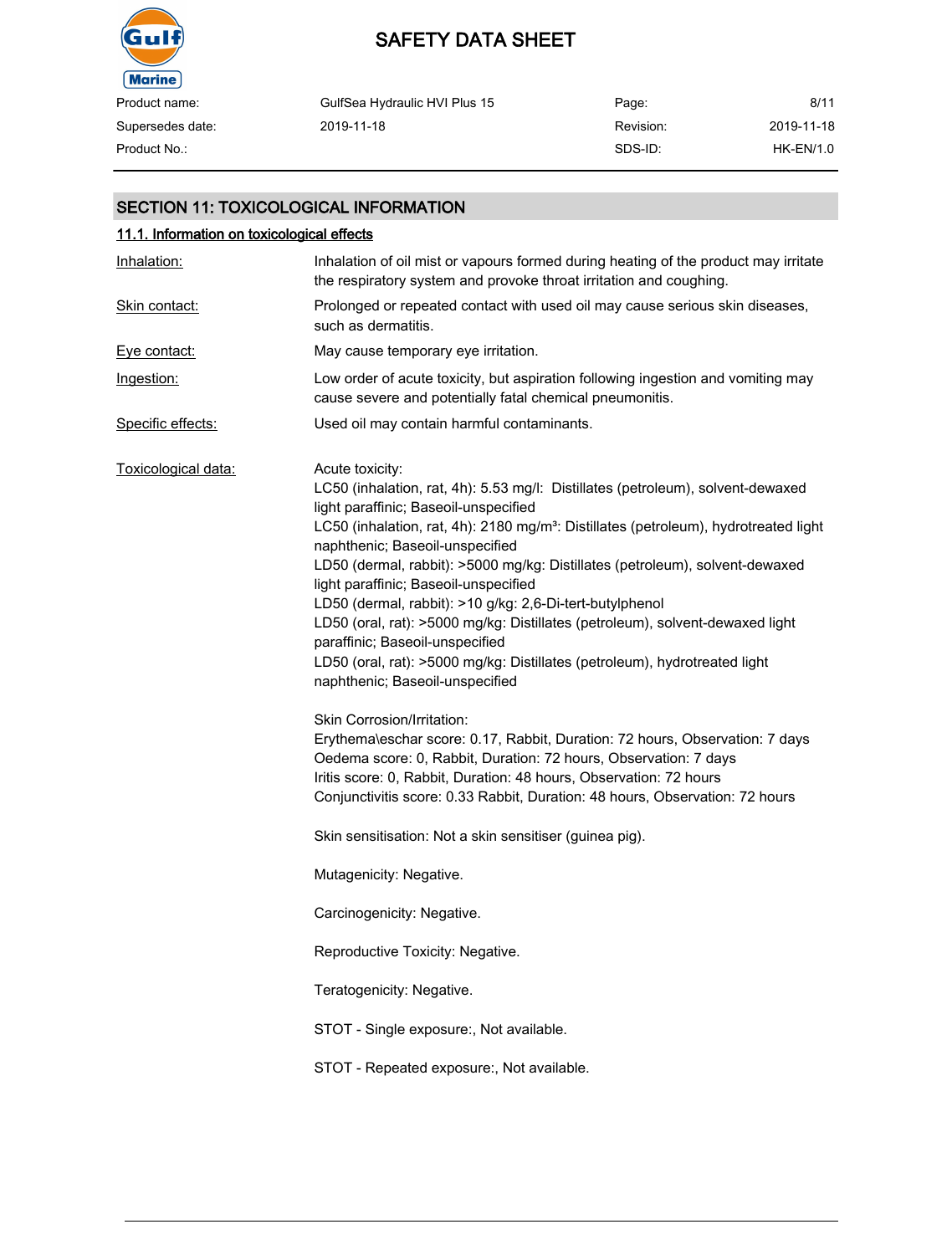

| Product name:    | GulfSea Hydraulic HVI Plus 15 | Page:     | 9/11       |
|------------------|-------------------------------|-----------|------------|
| Supersedes date: | 2019-11-18                    | Revision: | 2019-11-18 |
| Product No.:     |                               | SDS-ID:   | HK-EN/1.0  |

| <b>SECTION 12: ECOLOGICAL INFORMATION</b>  |                                                                                                                               |  |
|--------------------------------------------|-------------------------------------------------------------------------------------------------------------------------------|--|
| 12.1. Toxicity                             |                                                                                                                               |  |
| Ecotoxicity:                               | Not harmful to aquatic organisms. Expected LC/EC50 value > 100 mg/l                                                           |  |
| 12.2. Persistence and degradability        |                                                                                                                               |  |
| Degradability:                             | Potentially degradable, but will persist in the environment for long periods.                                                 |  |
| <u>12.3. Bioaccumulative potential</u>     |                                                                                                                               |  |
| <b>Bioaccumulative potential:</b>          | LogPow:<br>>3: Distillates (petroleum), solvent-dewaxed light paraffinic; Baseoil-unspecified<br>4.5: 2,6-Di-tert-butylphenol |  |
| 12.4. Mobility in soil                     |                                                                                                                               |  |
| Mobility:                                  | Spillages may penetrate the soil causing ground water contamination.                                                          |  |
| 12.5. Results of PBT and vPvB assessment   |                                                                                                                               |  |
| PBT/vPvB:                                  | Not applicable.                                                                                                               |  |
| 12.6. Other adverse effects                |                                                                                                                               |  |
| Other adverse effects:                     | Not known.                                                                                                                    |  |
| <b>SECTION 13: DISPOSAL CONSIDERATIONS</b> |                                                                                                                               |  |

#### 13.1. Waste treatment methods

Waste is classified as hazardous waste. Dispose of waste and residues in accordance with local authority requirements.

Waste from residues: EWC-code: 13 01 10

Contaminated packaging: Disposal through approved facilities is recommended.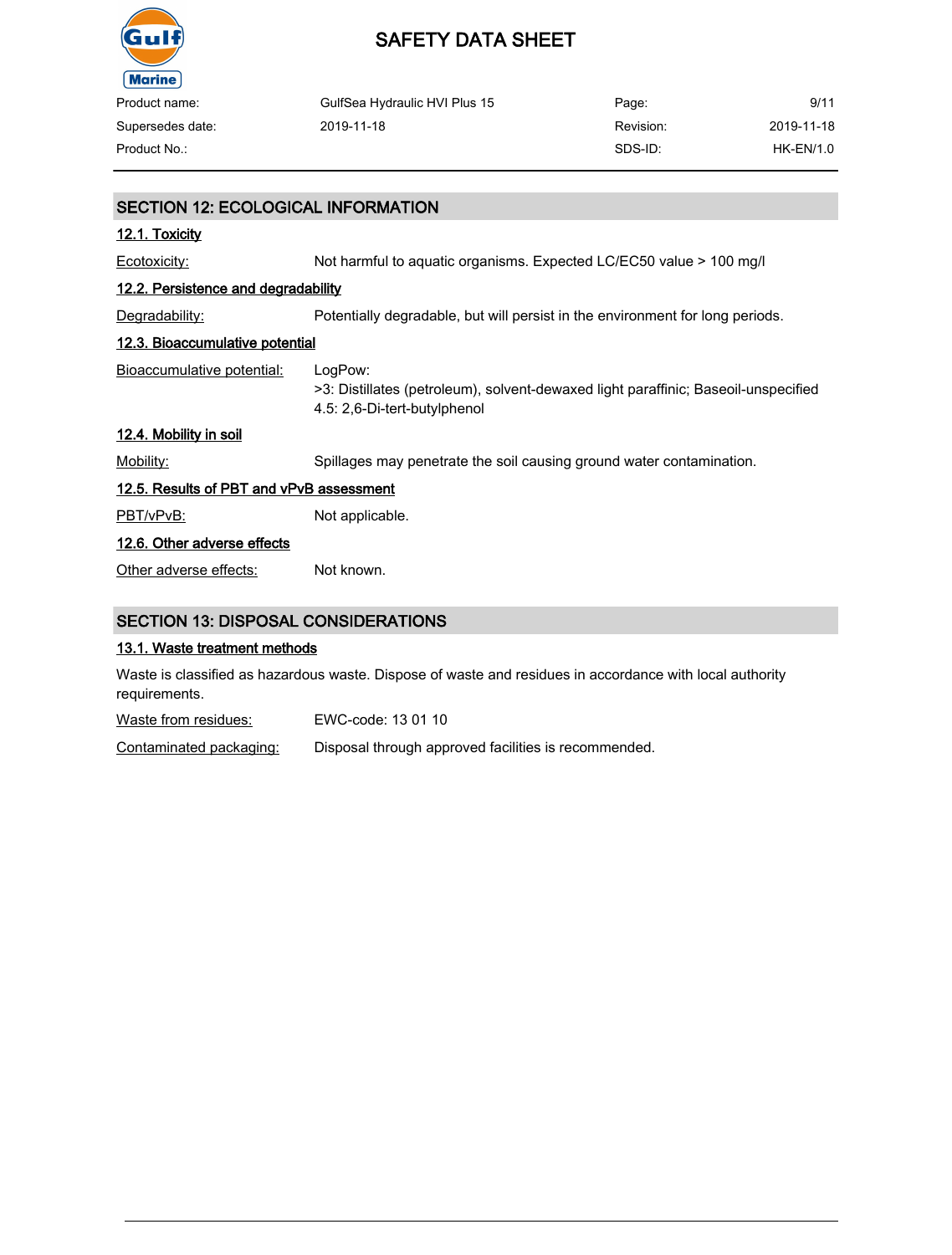

| Product name:    | GulfSea Hydraulic HVI Plus 15 | Page:     | 10/11      |
|------------------|-------------------------------|-----------|------------|
| Supersedes date: | 2019-11-18                    | Revision: | 2019-11-18 |
| Product No.:     |                               | SDS-ID:   | HK-EN/1.0  |

# SECTION 14: TRANSPORT INFORMATION

The product is not covered by international regulation on the transport of dangerous goods (IMDG, IATA, ADR/RID).

# 14.1. UN number

UN-No: Not regulated.

# 14.2. UN proper shipping name

Proper Shipping Name: Not regulated.

# 14.3. Transport hazard class(es)

Class: Not regulated.

## 14.4. Packing group

PG: Not regulated.

## 14.5. Environmental hazards

Marine pollutant: Not regulated.

Environmentally Hazardous Substance: Not regulated.

# 14.6. Special precautions for user

Special precautions: Not regulated.

## 14.7. Transport in bulk according to Annex II of MARPOL 73/78 and the IBC Code

Transport in bulk: Not regulated.

## SECTION 15: REGULATORY INFORMATION

## 15.1. Safety, health and environmental regulations/legislation specific for the substance or mixture

National regulation: Singapore Standard SS 586: Part 2 : 2014; Globally harmonised system of classification and labelling of chemicals - Singapore's adaptations. Singapore Standard SS 586: Part 3 : 2014; Preparation of safety data sheets (SDS). Guidelines on prevention and control of chemical hazard.